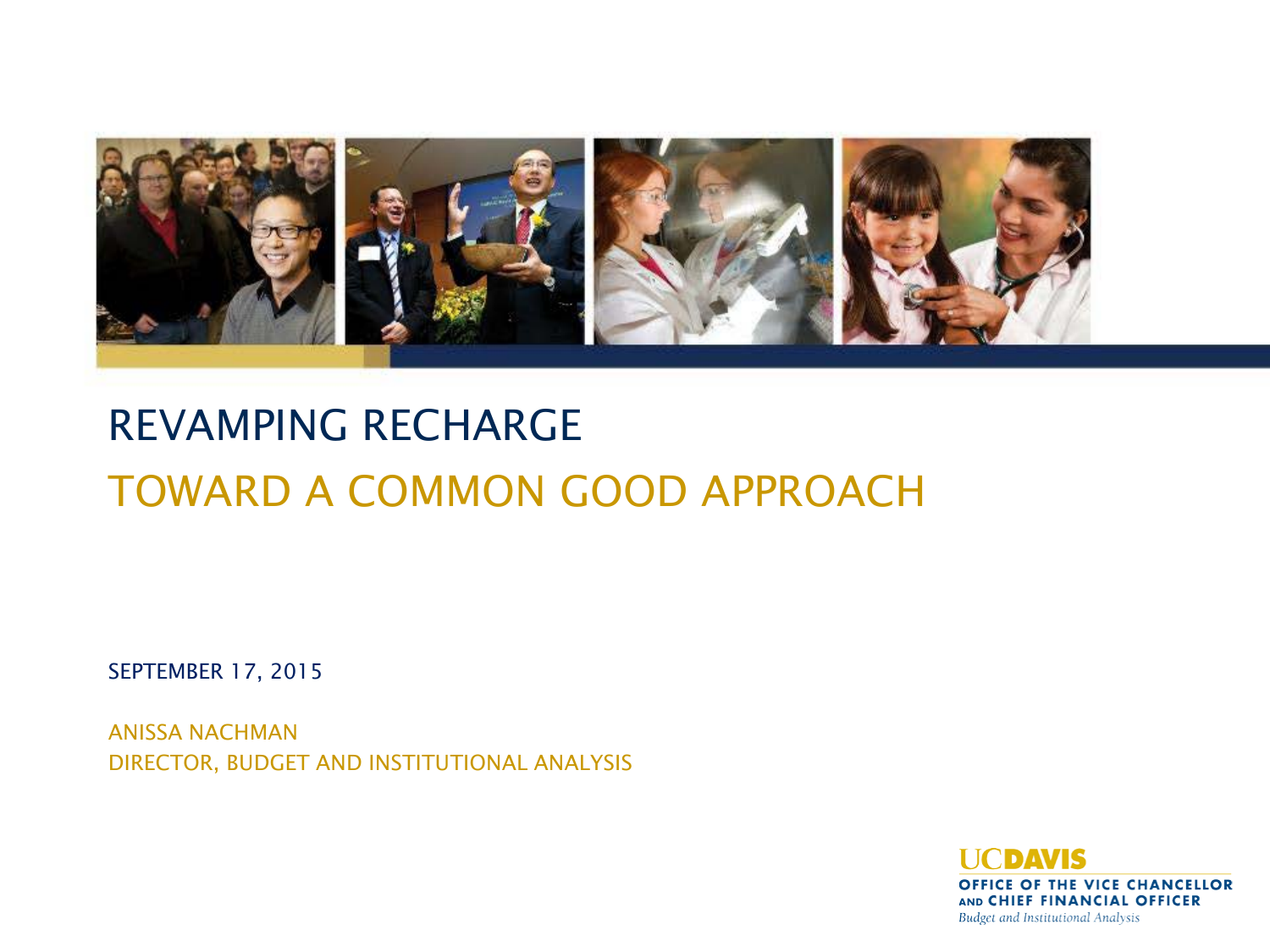# OBJECTIVES:

- Improve efficiency: Remove recharge-related transaction costs and redirect resources to tasks that add value.
- Simplicity over Specificity: Reduce frustrations and barriers associated with the practice of recharging between campus departments for common good services.
- Increase overall campus safety: Remove cost-based disincentives to using public safety services

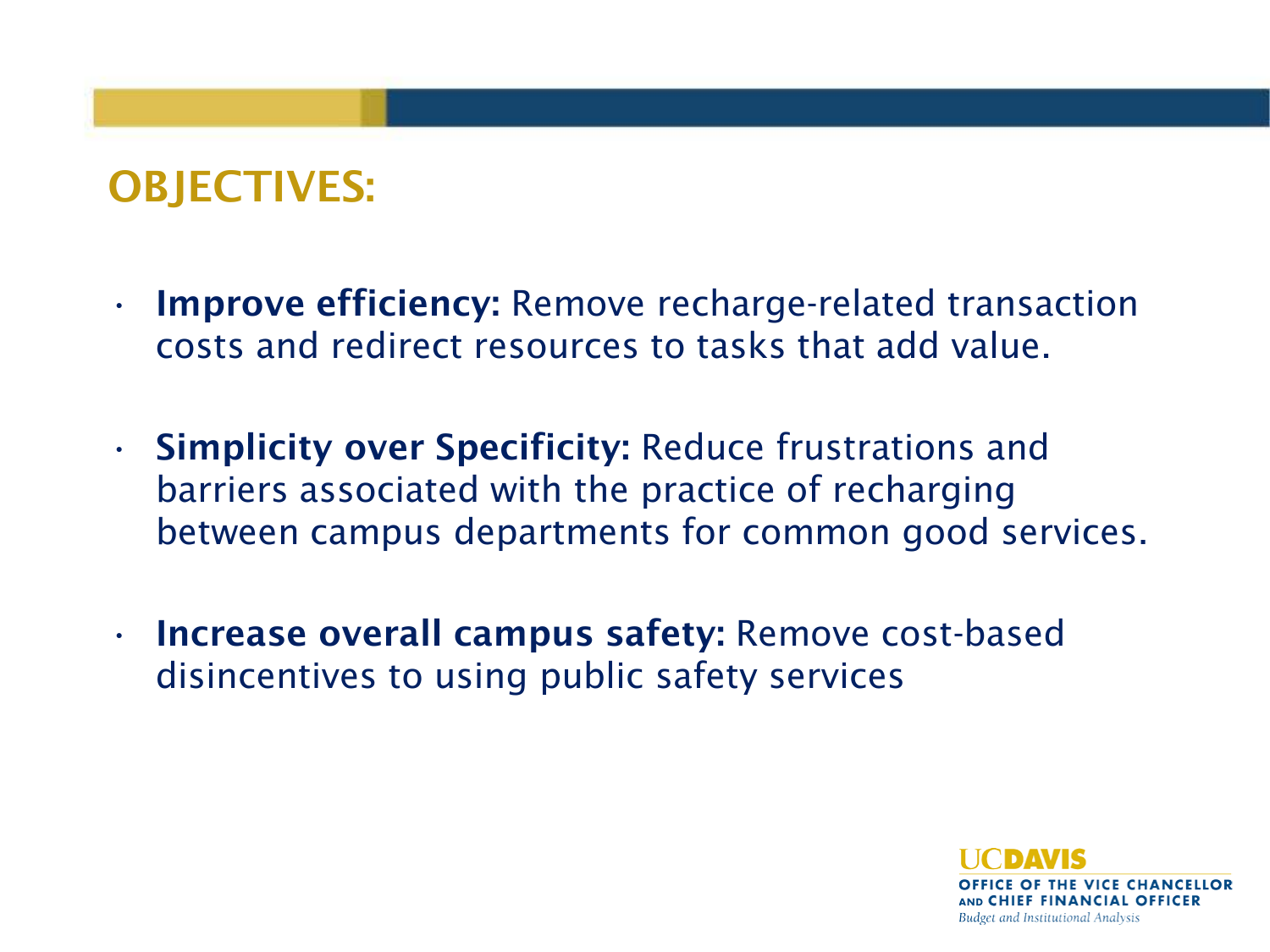### BACKGROUND:

- Identified as a priority by the Administrative Reorganization and Transformation Initiative (Prasant Mohapatra/Hampton Sublett)
- Executive Sponsors: VC-CFO Dave Lawlor, Assoc. Chancellor Prasant Mohapatra, VP Viji Murali
- Project Team: Kelly Ratliff, Diane Davies-Conley, Bob Loessberg-Zahl, Jeremiah Maher, Hampton Sublett, Anissa Nachman, Charlie Baker

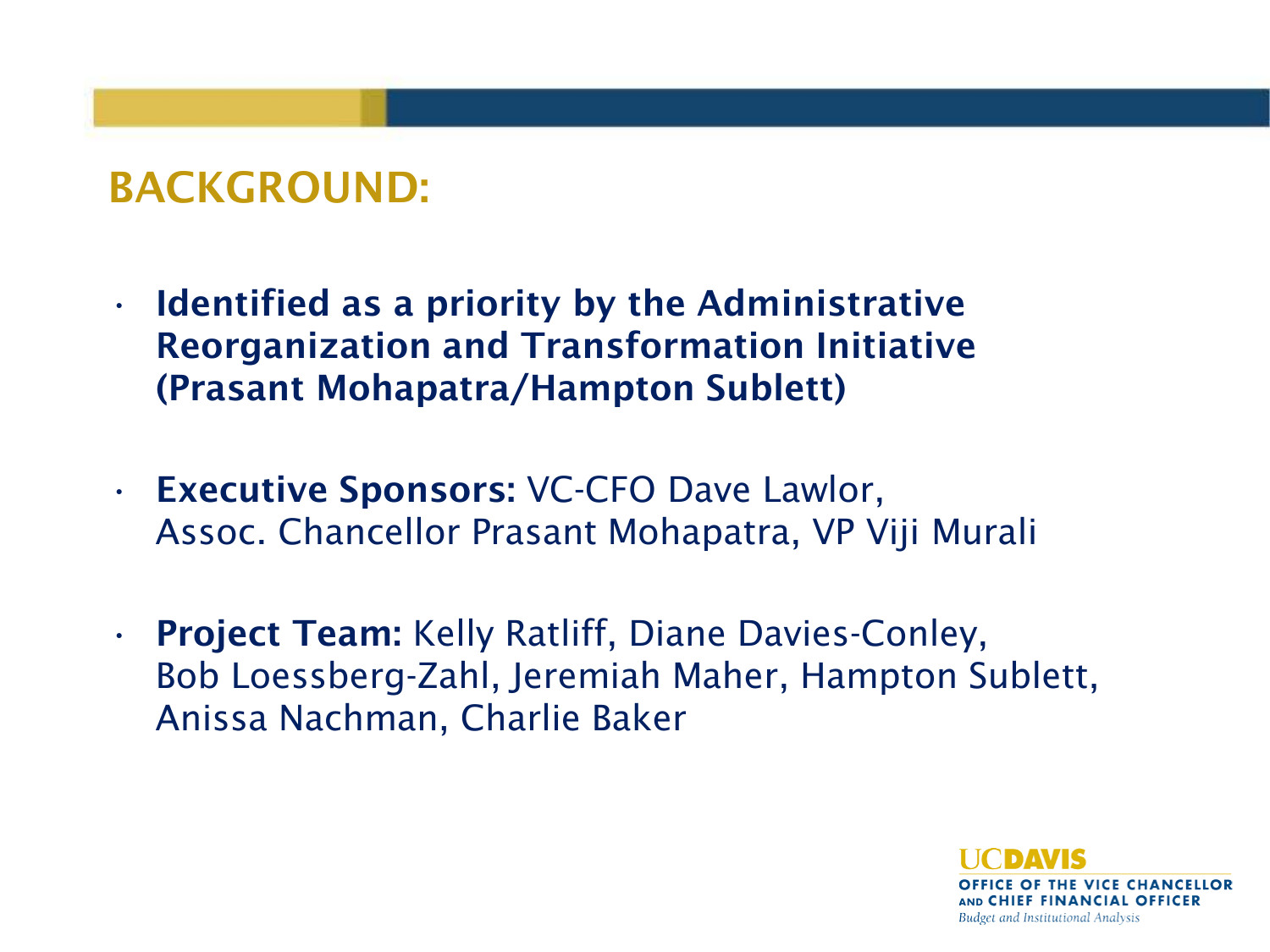### PROPOSAL:

- For appropriate services, replace the monthly recharge mechanism with a Common Good Assessment (CGA) based on historical costs of the services.
- Govern quality of service through service partner agreements that set customer expectations and are monitored and tracked for effectiveness.

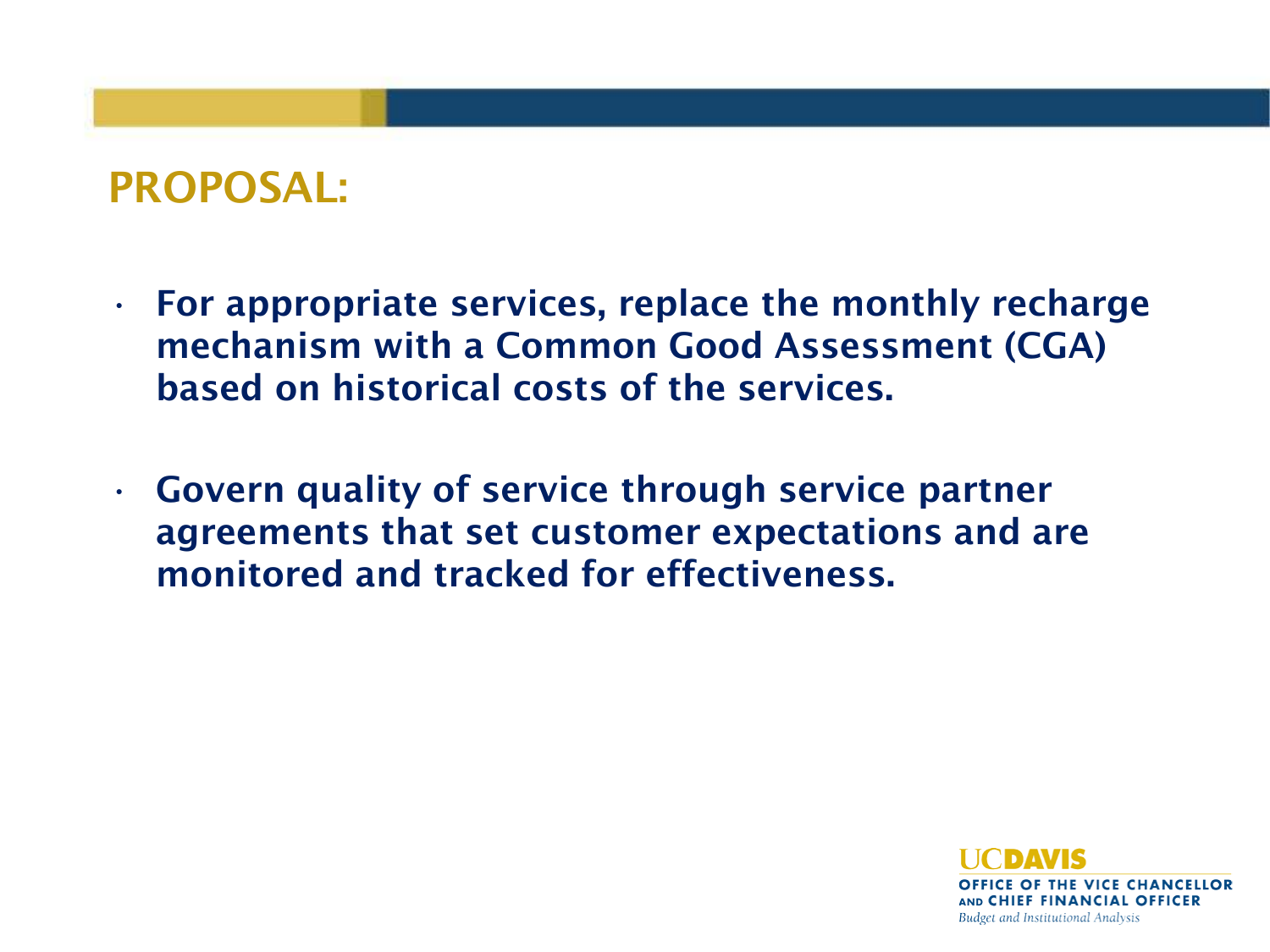# PHASE 1 SERVICES - CRITERIA

#### What's In:

- Services that are broadly used and are essential to work getting done.
- Public Safety services

#### What's Out:

- Services that risk being over-consumed
- Services supported by at least 25% from Contracts and Grants

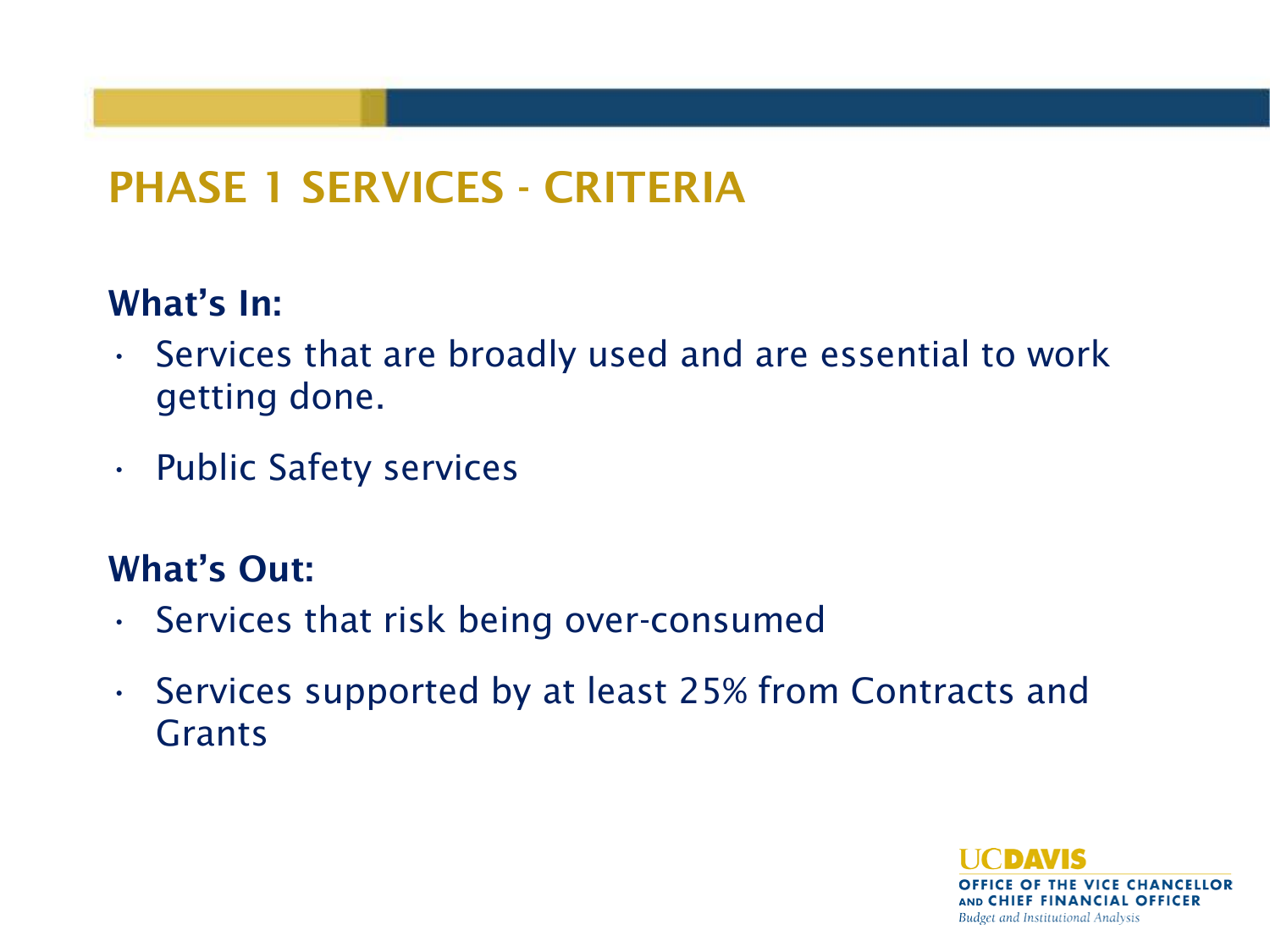#### PHASE 1 SERVICES - PROPOSED SERVICES

| <b>Service</b>                       | 2015-16 Budget |
|--------------------------------------|----------------|
| <b>Voice and Data</b>                | \$8,116        |
| <b>Other Phase I Services</b>        |                |
| <b>Background Checks</b>             | \$192          |
| Live Scan                            | \$109          |
| Aggie Host                           | \$305          |
| <b>Building Alarm Monitoring</b>     | \$83           |
| Signs                                | \$61           |
| <b>EMT Services</b>                  | \$10           |
| Police Cash Escort                   | \$3            |
| <b>CES Reservation Fee</b>           | \$221          |
| <b>Food Safety</b>                   | \$20           |
| Sub-total                            | \$1,004        |
| Sub-total, Voice & Data and Other    | \$9,120        |
| Overhead                             |                |
| <b>BMS - Small Projects Overhead</b> | \$844          |
| <b>Custodial Overhead</b>            | \$186          |
| Minor Cap Overhead                   | \$1,025        |
| Sub-total                            | \$2,055        |
| <b>TOTAL</b>                         | \$11,175       |

**TICDAVIS** OFFICE OF THE VICE CHANCELLOR AND CHIEF FINANCIAL OFFICER Budget and Institutional Analysis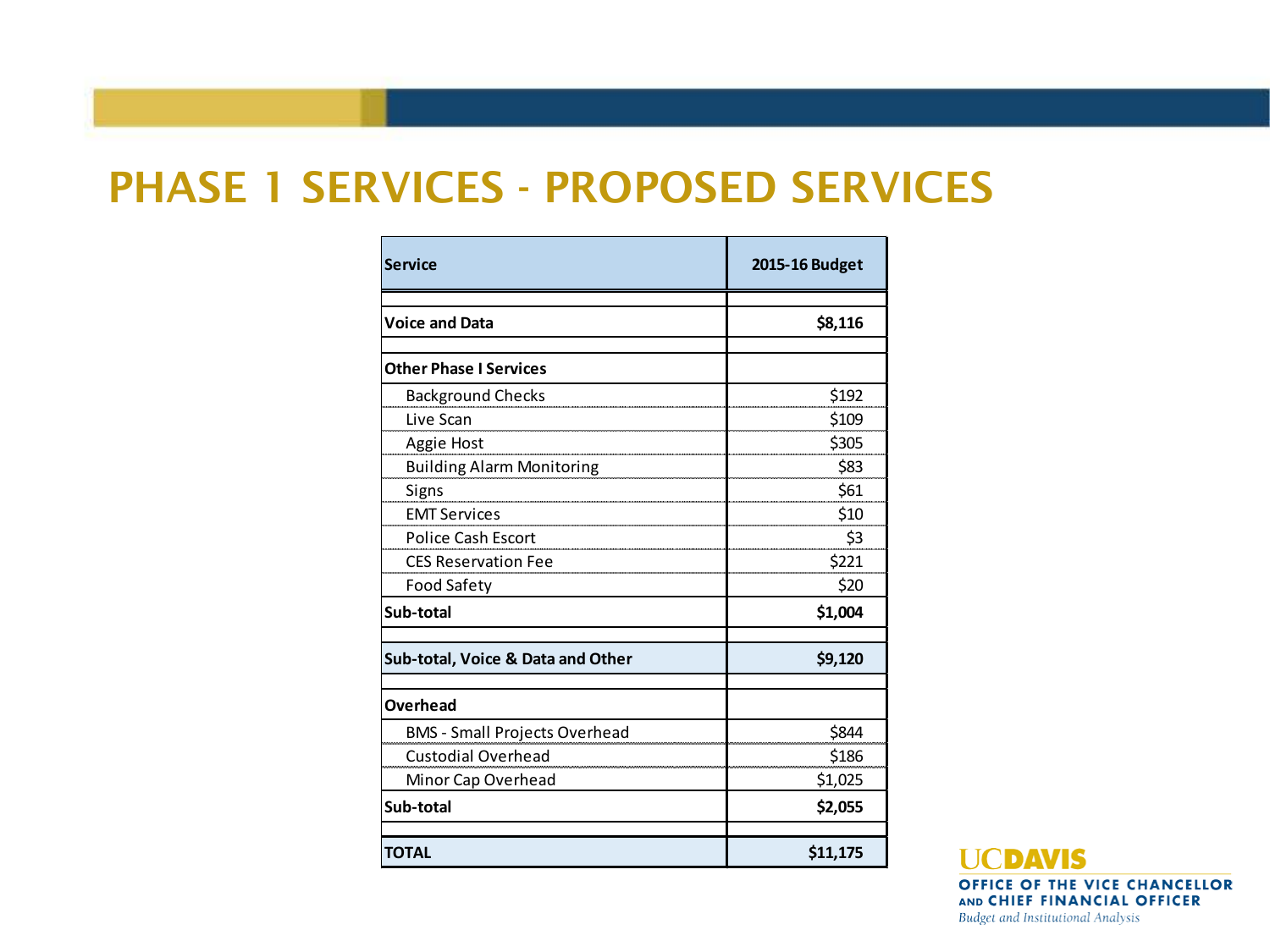## COMMON GOOD ASSESSMENT MECHANISM

#### Narrowed down assessment mechanism to two options:

#### 1. Additive to OP Tax

- Assessed against all funds; Dean/VC's Office determines how to allocate.
- Assessed once a year.

#### 2. Payroll Assessment (e.g., GAEL)

- Excludes Contracts and Grants and Recharge.
- Assessed on all other accounts on a monthly basis.

Note: Recharge team is working closely with Assistant Deans and Chief Operating Officers to determine appropriate mechanism.

> OFFICE OF THE VICE CHANCELLOR AND CHIEF FINANCIAL OFFICER Budget and Institutional Analysis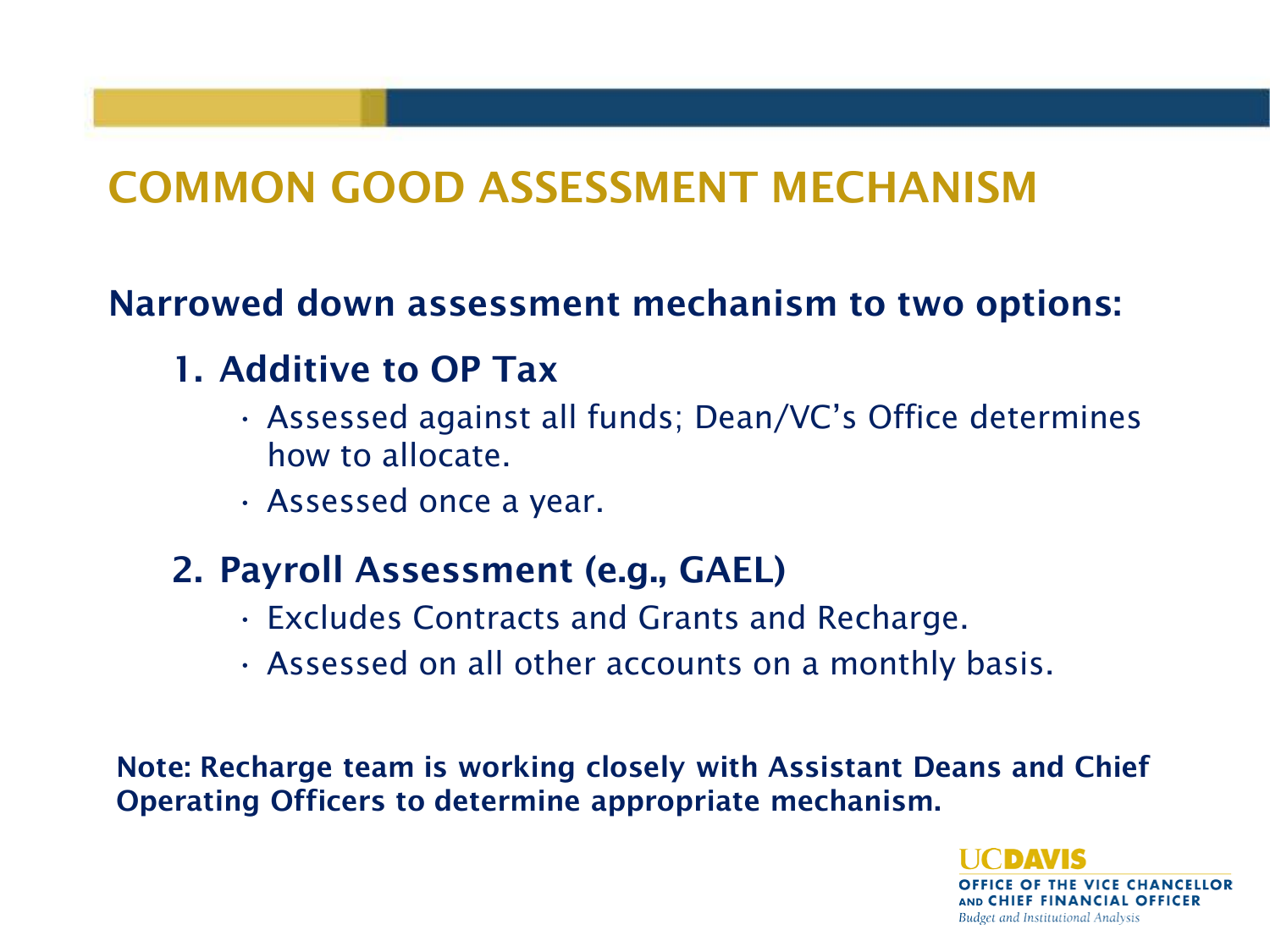# COMMON GOOD ASSESSMENT MECHANISM (CON'T)

- Emphasis on simplicity, but…
- Separate rates for Voice & Data, Other, and Overhead due to differences in usage.
- Keep rate bands to 2-3 rates per category.
- Fewer rates means more impact to the units.
- CGA will include \$1.4 million in Voice and Data costs that are currently supported with General Fund. These General Funds will then be redistributed to hold all units harmless at the Dean/VC level.

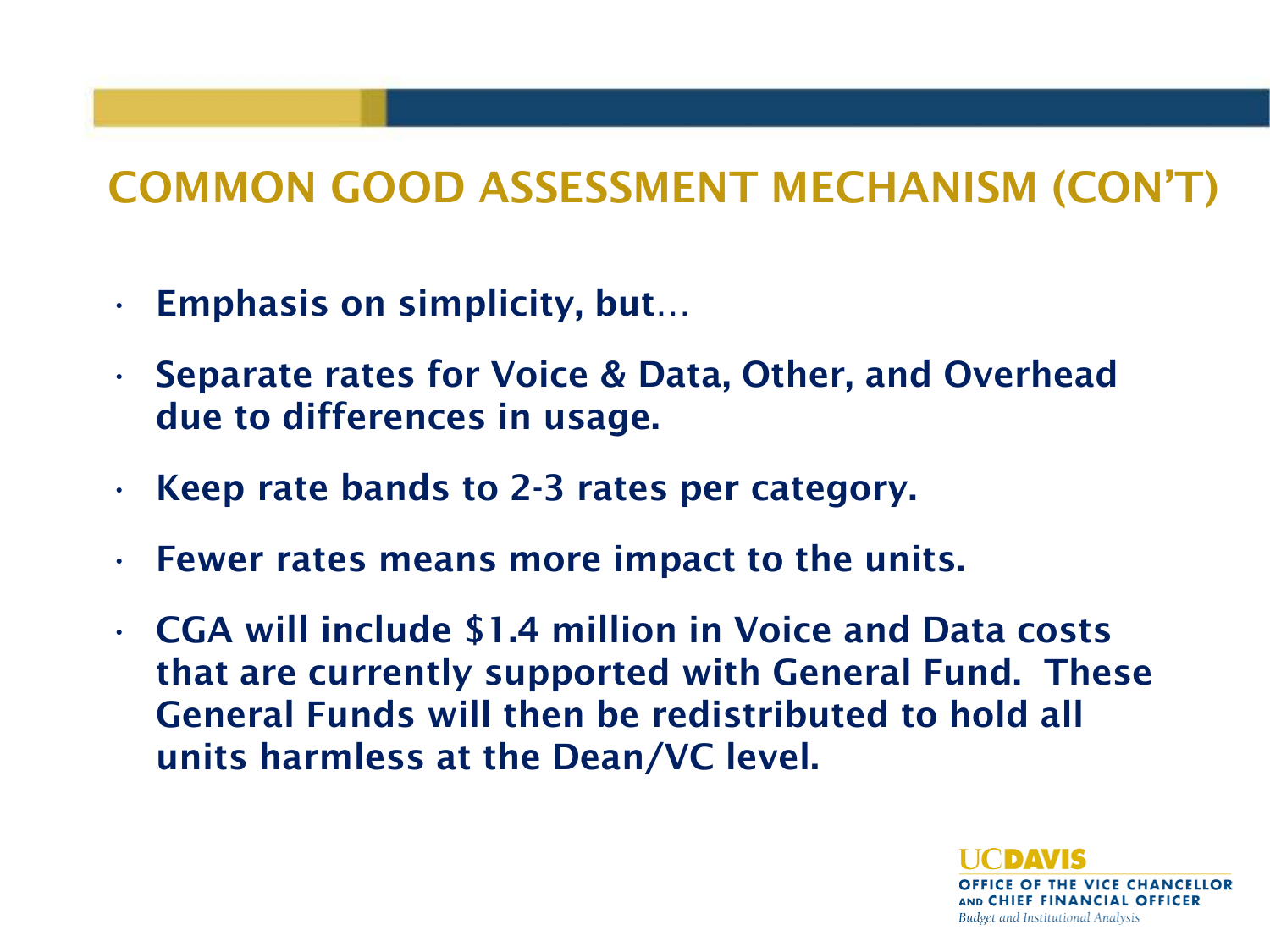### MANAGING SERVICE PROVIDERS

- Moving from recharge to CGA will likely cause changes in demand for certain services.
- BIA to work closely with service providers to monitor situation closely.
- Budget increases would need to be approved through the annual budget process. No automatic funding of fixed cost increases.

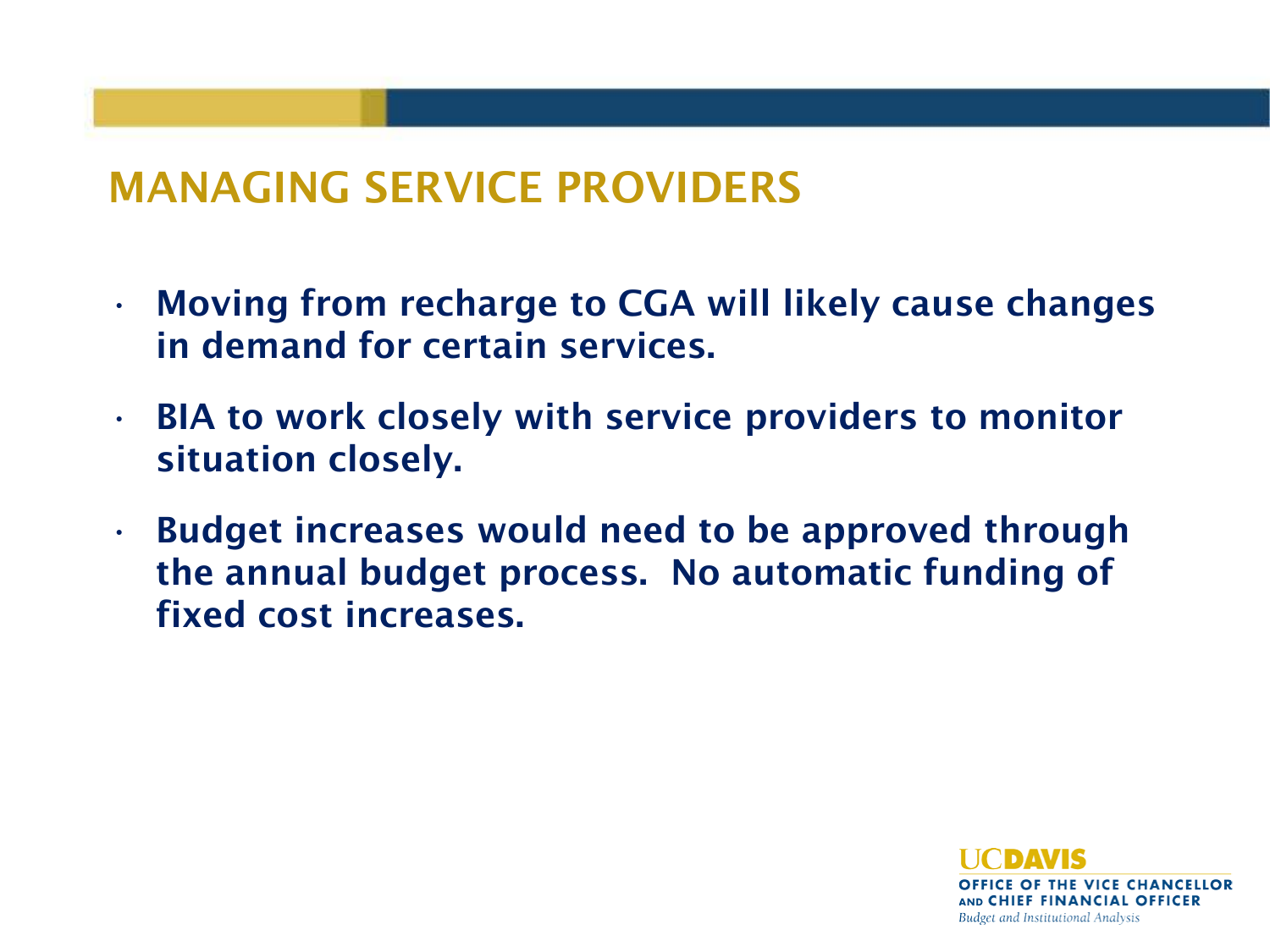# IMPLEMENTATION TIMELINE

#### September/October:

- Continue to work with stakeholders to:
	- finalize which services will be included in Phase I;
	- determine which assessment mechanism to use.

#### October/November:

- Start work to implement assessment mechanism (if payroll assessment is used, it will require programming changes).
- Finalize service partner agreements.

#### January:

• January 1st: recharges end for Phase 1 Services; CGA implemented.

#### March:

• BIA check-in with service providers and stakeholders.

CE OF THE VICE CHANCELLOR AND CHIEF FINANCIAL OFFICER Budget and Institutional Analysis